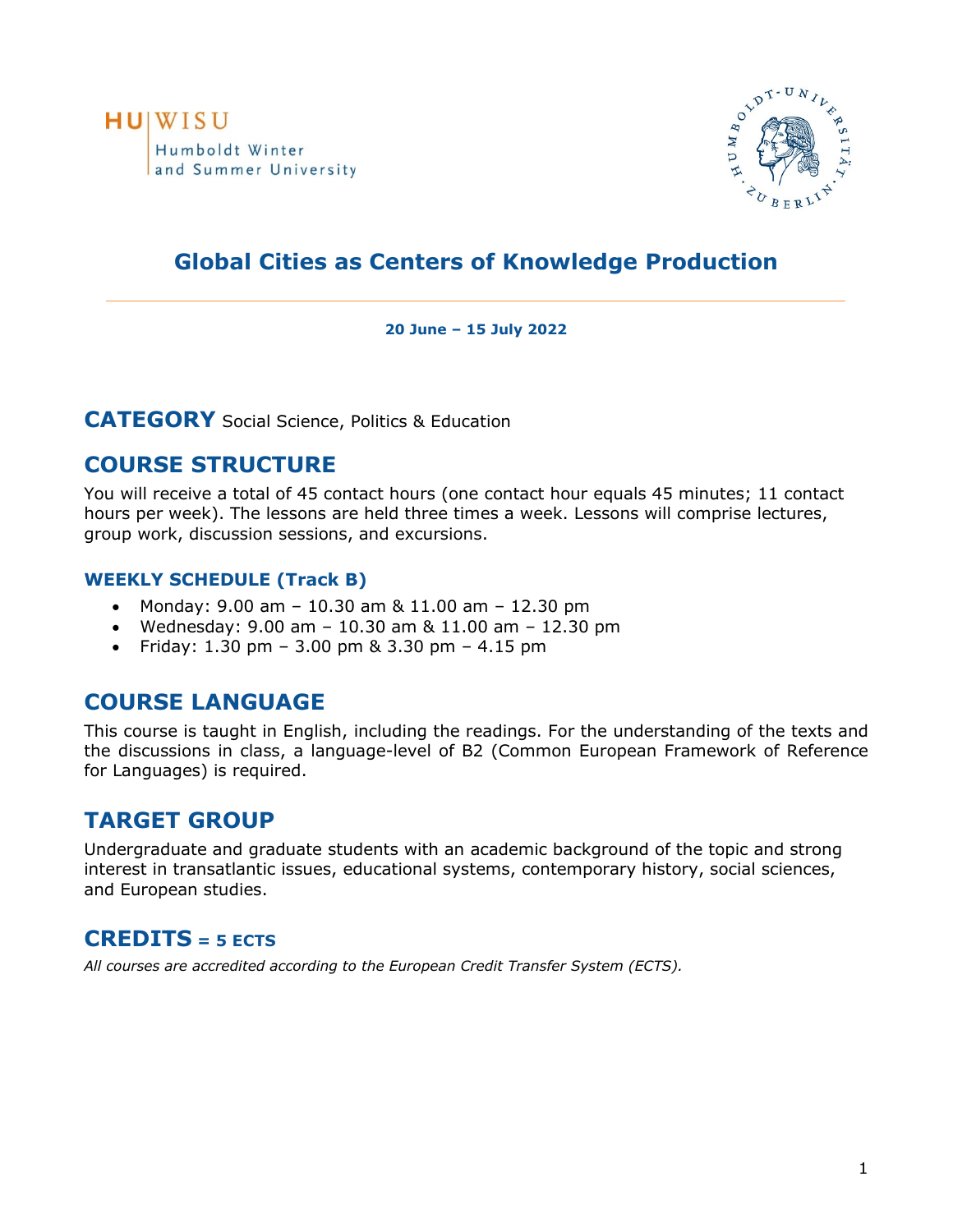# **CULTURAL ACTIVITIES**

Learning extends beyond your course! As a participant in HUWISU, you are invited to join our cultural and social programs. We offer a fine selection of interesting extra-curricular activities that aim to give all participants an unforgettable stay in Berlin. Through excursions, social gatherings, and sport activities, we are providing you with the opportunity to get to know the city, the university, and your classmates and to meet students from all parts of the world. The costs for these offers are included in the program fee.

Below, you find examples of previously offered cultural activities. You will be informed about the respective cultural program after your enrolment via email as well as during the course period.

#### **POLITICAL AND HISTORICAL GUIDED TOURS**

- Federal Chancellery (*Bundeskanzleramt*)
- German Parliament (*Bundestag*)
- House of Representatives (*Abgeordnetenhaus*)
- Topography of Terror exhibition
- Political Archive of the Federal Foreign Office

### **CULTURAL GUIDED TOURS**

- Kreuzberg Tour
- Museum Island (*Museumsinsel*)
- Berlin Cathedral (*Berliner Dom*)
- Daytrip to Potsdam
- **Exhibitions**

#### •

### **SOCIAL GATHERINGS**

- Welcome Get-Together
- Beach Volleyball
- Farewell Party

### **EXPECTATIONS & POLICIES**

**Preparation for lively discussions in the classroom:** be on time, have at least the required readings completed, and points in mind for discussion or clarification.

**Assignments:** complete all assignments according to the specified requirements on the schedule including handing them over to the lecturer.

**Commitment in class:** pay particular attention to the lecturer and respect differences of opinions (classmates', lecturers).

**Academic guidelines:** Comply with academic integrity policies (such as no plagiarism or cheating, nothing unethical) especially the academic honor code and the student code of conduct.

**Attendance policy:** No unexcused absences are permitted. Students must contact their class teachers to catch up on missed work – to excuse absence please contact the HUWISU office.

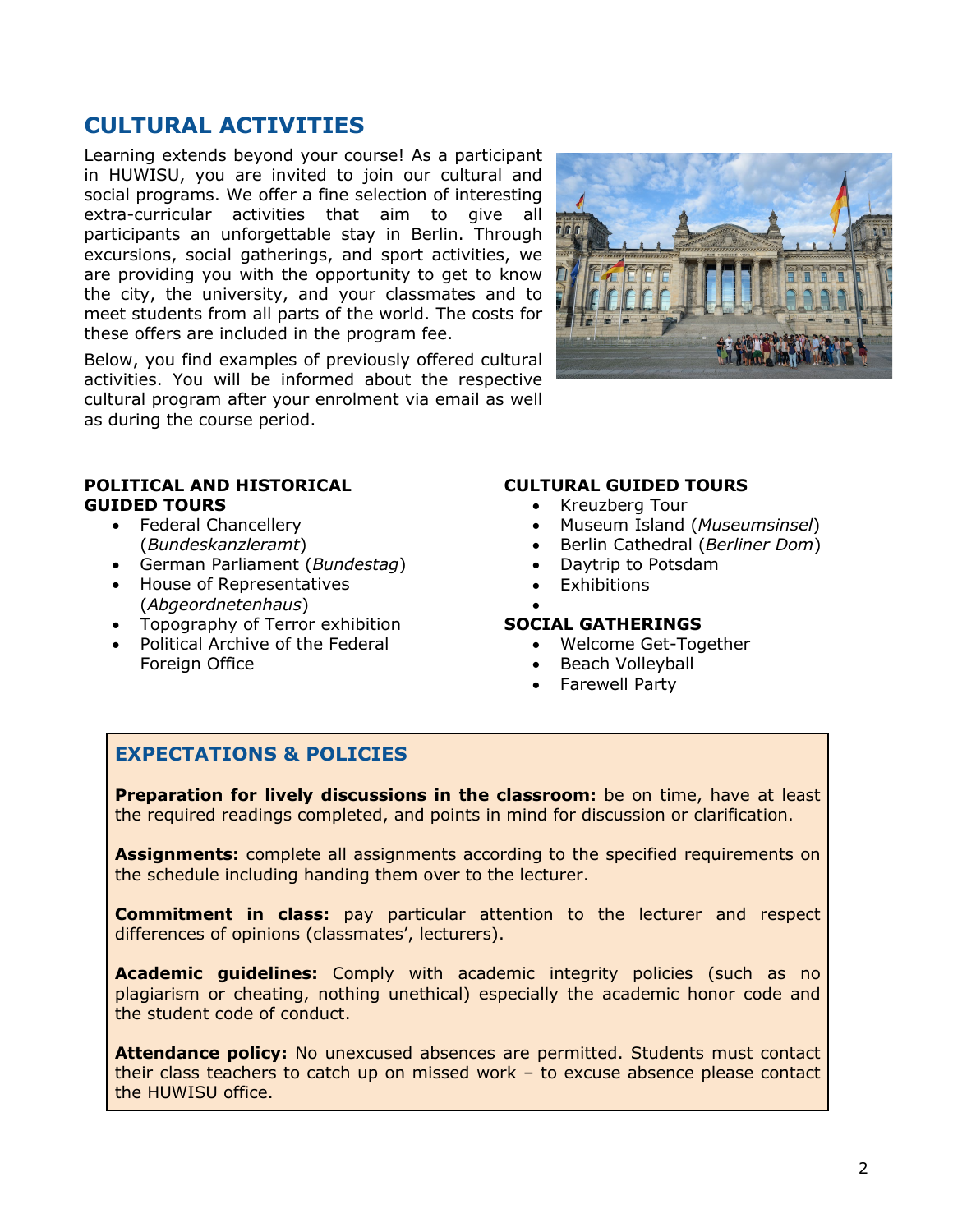# **COURSE DESCRIPTION**

The course will introduce students to the theory, development and realities of global cities as centers of knowledge production. Based upon a closer look at the formation of the European and the American city as knowledge centers in historical perspective, particularly in terms of travelling educational philosophies and practices of education, the 19th century German university will be explored as a role model for American educational institutions. In a second step in the course will discuss the shifting aims and institutional paradigms of education in Europe and the United States since the 20th century.

Here, the emergence of the knowledge relationship between Berlin and New York, among others, will serve as a comparative case study in explaining the forms, functions and resources of knowledge production in the contemporary global city. This discussion will be accompanied by investigating public and private education institutions in Berlin in terms of their impact on the politics, economy and culture of the city.

In a final step, the course will address future directions of the knowledge metropolis by exploring competing concepts of education in Europe and the United States in the 21st century and their functions in a transnational and international perspective, for instance with regard to the emergence of "Education Cities" in non-Western countries (such as Arab countries).

## **COURSE OBJECTIVES AND LEARNING OUTCOMES**

By the end of the course, students will be able to:

- to provide an overview of the development and contemporary realities of global cities,
- to apply major conceptual frameworks of theorizing global cities,
- to understand the impact of philosophies and practices of education as well as their historical groundings on the formation of global cities in a transatlantic perspective,
- to explain the forms, functions and resources of knowledge production in the contemporary global city,
- to characterize major educational institutions in Berlin and their role as generators of global city contexts,
- to understand and evaluate future directions of the knowledge city in a transatlantic and global perspective.

# **READINGS**

All required reading materials will be available via Moodle during the course.

### *Required:*

Baker, David P. and Gero Lenhardt. "The Institutional Crisis of the German Research University", *Higher Education Policy*, 2008, 21, 49-64.

Bhandari, Rajika, and Peggy Blumenthal. *International Students and Global Mobility in Higher Education: National Trends and New Directions*, Palgrave Macmillan, 2011.

Czinkota, Michael R. *Loosening the Shackles: The Future of Global Higher Education*. Statement for the WTO, Geneva, 2005, 1-24.

http://www.wto.org/english/tratop\_e/serv\_e/sym\_april05\_e/czinkota\_education\_e.doc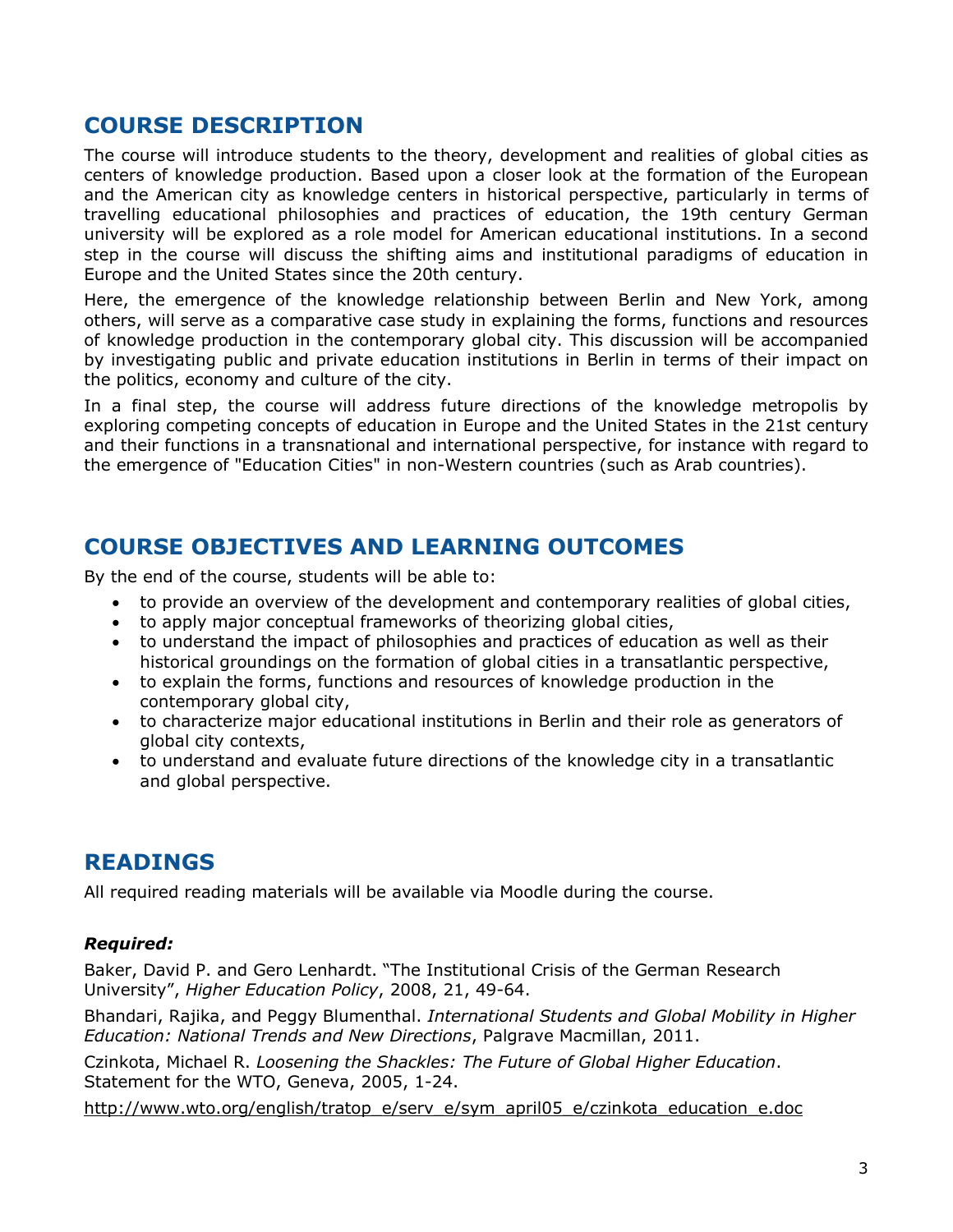De Wit, Hans. *Internationalization of Higher Education in the United States of America and Europe*. Greenwood Studies in Higher Education, Portsmouth, NH: Greenwood Press, 2002.

Dvir, Ron. "Knowledge City, seen as a Collage of Human Knowledge Moments", In: Carrillo, Francisco Javier *Knowledge Cities: Approaches, Experiences and Perspectives*, Butterworth-Heinemann, 2005, 1-17.

Geitz, Henry, Jürgen Heidekind and Jürgen Herbst (eds.). *German Influences on Education in the United States to 1917*. Cambridge: Cambridge University Press, 1995, 21-41, 43-56.

Global Higher Ed. *Education Cities, Knowledge Villages, Schoolhouses, Education Hubs, and Hot Spots: Emerging Metaphors for Global Higher Ed*. April 16, 2008. http://globalhighered.wordpress.com/2008/04/16/metaphors/

Hospers, Gert-Jan. "Creative Cities in Europe: Urban Competitiveness in the Knowledge Economy", *Intereconomics*, Sept./Oct. 2003, 260-269.

Metaxiotis, Kostas et al (eds.).*Knowledge-Based Development for Cities and Socie-ties: Integrated Multi-Level Approa*ches. IGI Global, 2010.

Ratho, Aditi and Preeti Lourdes John (eds.). *Rethinking Cities in a Post-COVID-19 World*. New Delhi: ORF and Global Policy Journal, 2020, 37-43; 60-66; 81-87; 96-101.

Rupp, Richard. *Higher Education in the Middle East: Opportunities and Challenges for U.S. Universities and Middle East Partners*. Global Media Journal. Volume 8, Issue 14, Spring 2009. http://www.globalmediajournal.com/open-access/higher-education-in-the-middle-eastopportunities-and-challenges-for-us-universities-and-middle-east-partners.pdf

Schofer, E. and J. Meyer. *The World-wide Expansion of Higher Education in the Twentieth Century*. American Sociological Review 70(6), 2006, 898-920.

Thondhlana, Juliet et al (eds.). *The Bloomsbury Handbook of the Internationalization of Higher Education in the Global South*. Bloomsbury Publishing, 2021.

### *Suggested:*

Ben-David, J. and A. Zloczower. *Universities and Academic Systems in Modern Societies*. *European Journal of Sociology*, 1991/3, 45-84.

Carrillo, Francisco Javier. *Knowledge Cities: Approaches, Experiences and Perspectives*. Butterworth-Heinemann, 2006.

Cooke, Philip. *Knowledge Economies: Clusters, Learning and Cooperative Advantage.* London: Routledge, 2002.

Engels, Roland. *The Berlin Strategy: Develop Our Strengths – Manage Our Weaknesses*. International Conference: The Value of the Cities, 2003, 1-7.

Krücken, A. Kosmützky and M. Torka (eds.) *Towards a Multiversity? Universities between Global Trend and National Traditions*. Bielefeld: transcript Verlag, 2006, 19-44.

Hemel, Z. *Creative Cities*. The Hague/Delft: Forum/Delta Metropolis, 2002.

Heyman, Michael. *German and American Higher Education in Comparison: Is the American System Relevant for Germany?* Research & Occasional Paper Series: CSHE. 6.99, Center for Studies in Higher Education, University of Berkeley, 1999, 1-5.

Jabbra, Joseph G. and Joanne J. Myers. *Higher Education in the Middle East: Americas Legacy*. Carnegie Council for Ethics in International Affairs, 2011.

http://www.carnegiecouncil.org/en\_US/studio/multimedia/20110420/index.html/\_view/lang= en\_US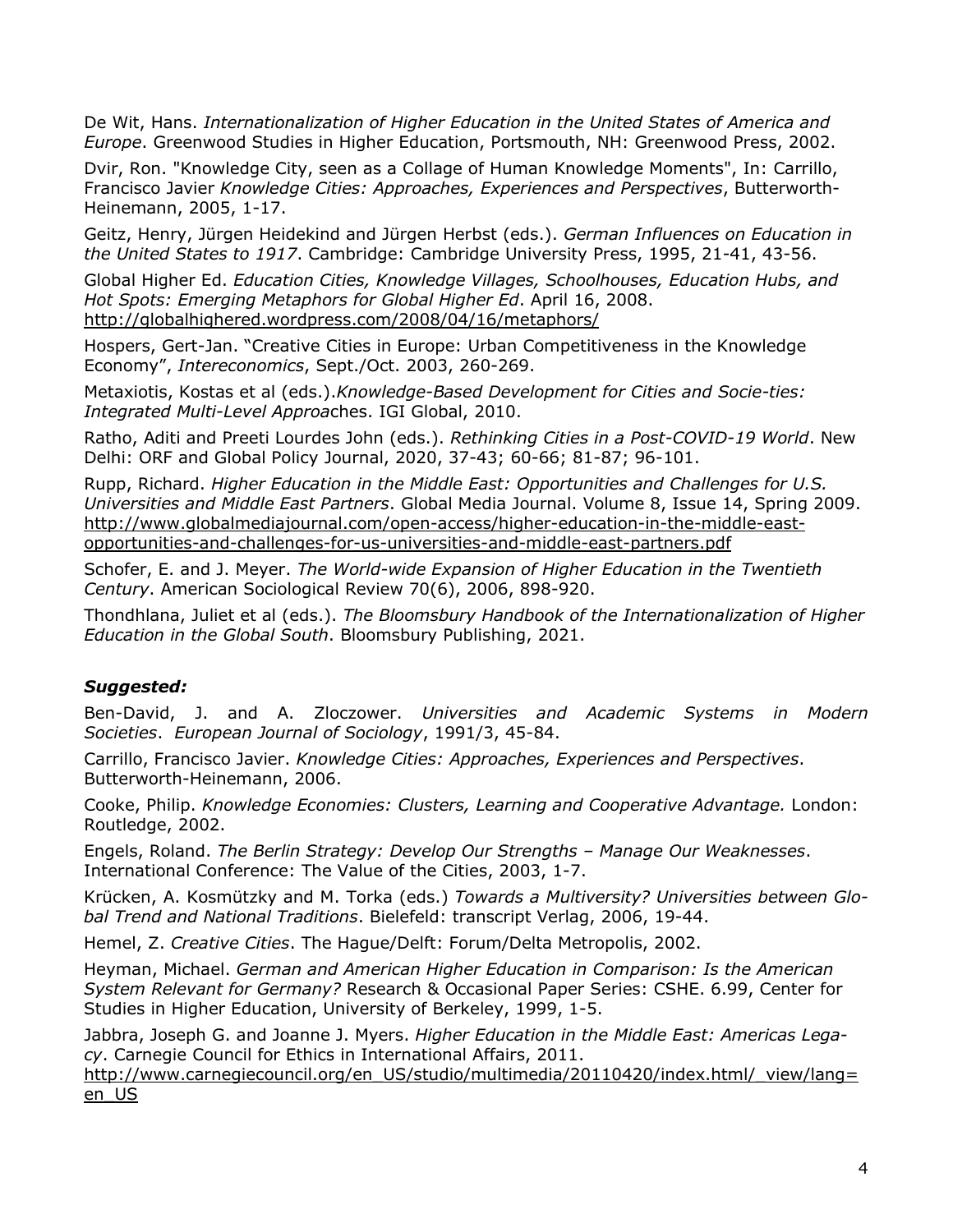Olcott, Don. *Emerging Opportunities and Challenges for Regional Higher Education*. Aug. 2012. http://www.mei.edu/content/emerging-opportunities-and-challenges-regional-highereducation

Sassen, Saskia. *Global Networks. Linked Cities.* New York: Routledge, 2002.

Simmie, J. *Innovative Cities*. London: Spon Press, 2001.

Tanaka, Masahiro. *The Cross-Cultural Transfer of Educational Concepts and Practices: A Comparative Study*. Oxford: Symposium Books, 2005.

### **ASSIGNMENT INFO**

Successful participation will be based on:

5 ECTS points: one presentation (15 minutes) and one response (5 minutes) in class, one group project presentation (altogether 30 minutes), active class participation.

6 ECTS points: one presentation (15 minutes) and one response (5 minutes) in class, one group project presentation (altogether 30 minutes), 10 page academic paper, active class participation.

**A minimum of 80% class attendance is required. Failure to fulfil one of the mentioned components results in failure of the class.**

### **YOUR INSTRUCTOR**

**Dr. Isensee** was a faculty member in the American Studies Program at Humboldt-Universität zu Berlin for several decades. After completing his Ph.D. in 19th century American literature he pursued a post-doctoral research project on 20th Century-American Adolescent Literature (Habilitation, 2002).

With a particular interest in transatlantic and transnational topics, he has more recently focused in his research on (visual) media with a special emphasis on the cultural work of digital media.

He has published extensively in the field of American literature on American naturalism and on 20th century young adult literature, as well as in cultural studies on multi-cultural education, cultural identity formation and digital media. His current research work encompasses the contemporary American adolescent novel, the cultural and social history and present models of transatlantic, transnational and global education as well as the impact of digital media on the production and distribution of knowledge in American culture.

He has frequently held long-term as well as short-term guest professorships at universities and colleges in the United States and Europe and taught courses in the HUWISU Program for several years.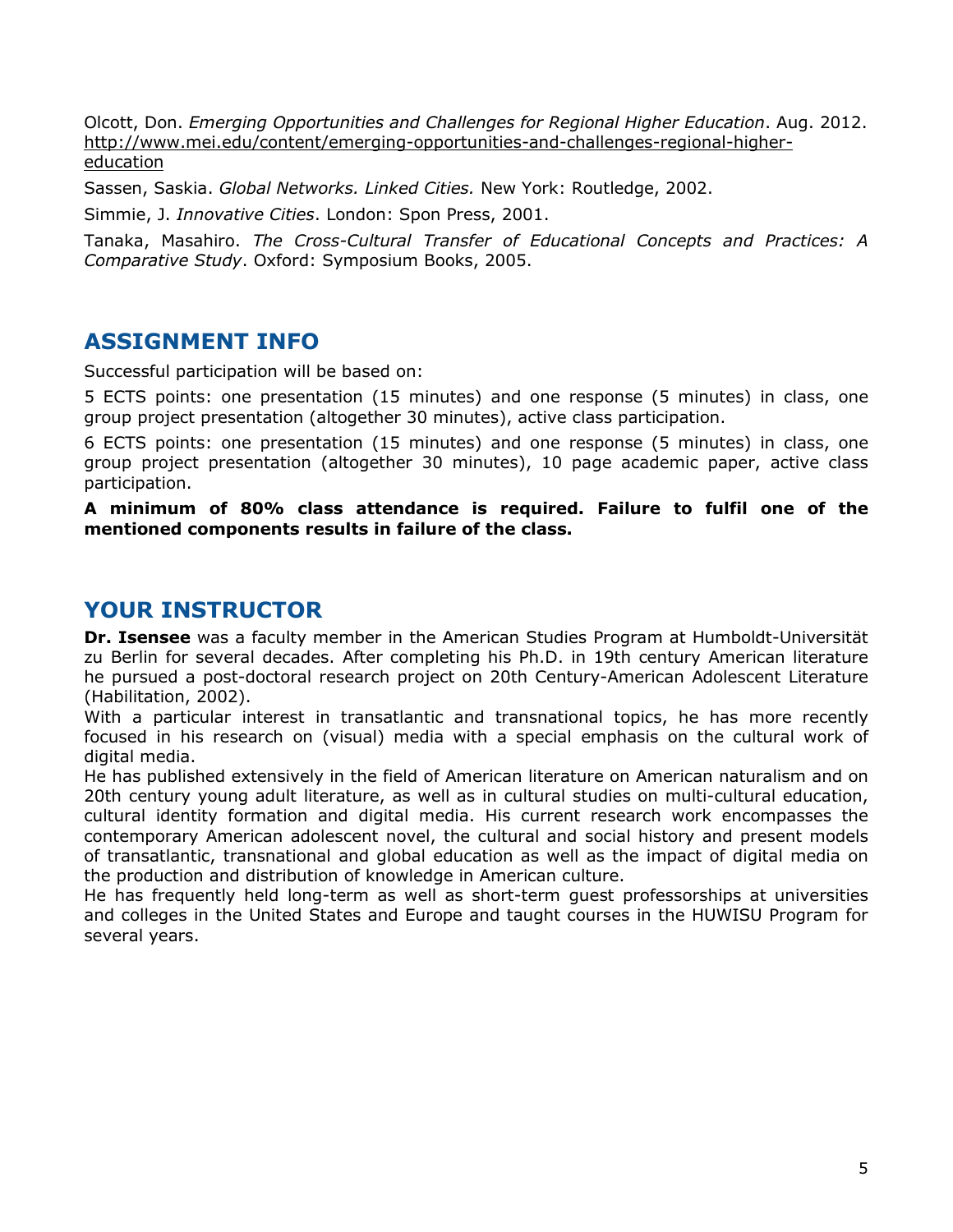# **COURSE SCHEDULE**

### **WEEK 1**

### **Monday, June 20: 9.00 am – 10.30 am & 11.00 am – 12.30 pm**

*Introduction: Aims and requirements, courseware; thematic outline.*

### **Wednesday, June 22: 9.00 am – 10.30 am & 11.00 am – 12.30 pm**

*Approaching the Knowledge City: Terminology and Concepts* Reading: Dvir: 1-17; Metaxiotis: 17-41 (Chapter 2)

### **Friday, June 24: 1.30 pm – 3.00 pm & 3.30 pm – 4.15 pm**

*Knowledge City Contexts: Travelling Educational Philosophies* Reading: Geitz/Heidekind/Herbst: 21-41; 43-56 Field Trip: Hackesche Höfe (tbc)

### **WEEK 2**

### **Monday, June 27: 9.00 am – 10.30 am & 11.00 am – 12.30 pm**

*The University and Knowledge Production as Prerequisites of the Global City*  Reading: Baker/Lenhardt: 49-64 Preparation Independent Group Study Project: *Knowledge Production in Berlin: Mapping Higher Educational Institutions in Berlin*

### **Wednesday, June 29: 9.00 am – 10.30 am & 11.00 am – 12.30 pm**

*Knowledge Citizens, Knowledge Workers and the Knowledge Economy in the Global City* Reading: Hospers: 260-269; Metaxiotis: 42-58 (Chapter 3); 131-140 (Chapter 8)

### **Friday, July 01: 1.30 pm – 3.00 pm & 3.30 pm – 4.15 pm**

*Models of Internationalization in Education in a Transatlantic Perspective* Reading: Bhandari: 83-106 (Chapter 5) Presentation of Findings: Independent Group Study Project